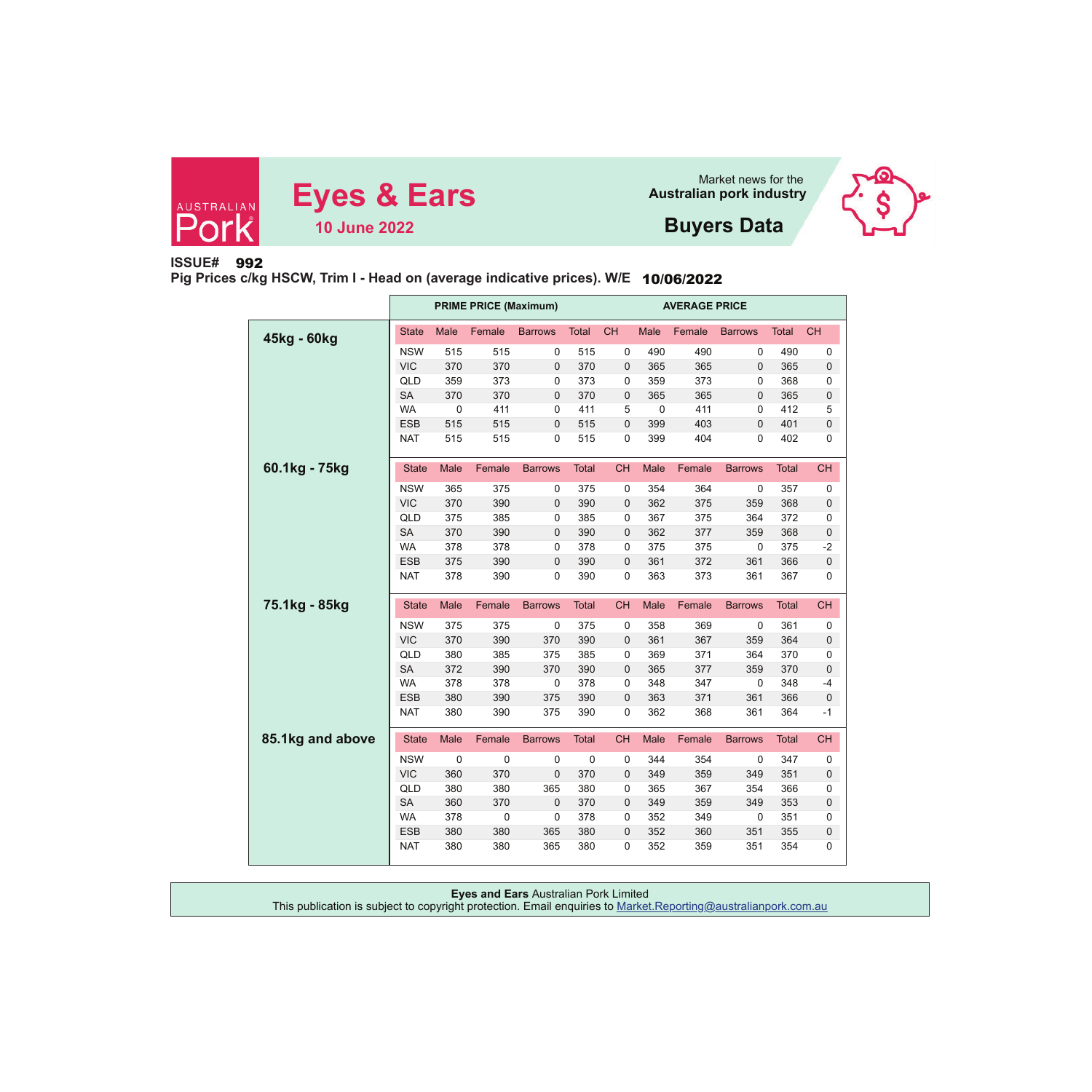





# **ISSUE#** 992

**Pig Prices c/kg HSCW, Trim I - Head on (average indicative prices). W/E** 10/06/2022

|                  |              |                | <b>PRIME PRICE (Maximum)</b> |                |              | <b>AVERAGE PRICE</b><br><b>CH</b><br>Female<br><b>CH</b><br><b>Male</b><br><b>Barrows</b><br><b>Total</b><br>371<br>$\mathbf 0$<br>0<br>0<br>371<br>0<br>$\mathbf 0$<br>$\mathbf 0$<br>$\mathbf 0$<br>$\mathbf 0$<br>0<br>0<br>435<br>456<br>450<br>$-1$<br>0<br>1<br>365<br>$\mathbf 0$<br>$\mathbf 0$<br>365<br>365<br>0<br>411<br>412<br>5<br>0<br>0<br>5 |             |             |                |              |                |  |
|------------------|--------------|----------------|------------------------------|----------------|--------------|--------------------------------------------------------------------------------------------------------------------------------------------------------------------------------------------------------------------------------------------------------------------------------------------------------------------------------------------------------------|-------------|-------------|----------------|--------------|----------------|--|
| 45kg - 60kg      | <b>State</b> | Male           | Female                       | <b>Barrows</b> | <b>Total</b> |                                                                                                                                                                                                                                                                                                                                                              |             |             |                |              |                |  |
|                  | <b>NSW</b>   | 0              | 376                          | 0              | 376          |                                                                                                                                                                                                                                                                                                                                                              |             |             |                |              |                |  |
|                  | <b>VIC</b>   | 0              | $\bf 0$                      | $\mathbf 0$    | $\mathbf 0$  |                                                                                                                                                                                                                                                                                                                                                              |             |             |                |              |                |  |
|                  | QLD          | 435            | 500                          | 0              | 500          |                                                                                                                                                                                                                                                                                                                                                              |             |             |                |              |                |  |
|                  | <b>SA</b>    | 0              | 370                          | 0              | 370          |                                                                                                                                                                                                                                                                                                                                                              |             |             |                |              |                |  |
|                  | <b>WA</b>    | 0              | 411                          | 0              | 411          |                                                                                                                                                                                                                                                                                                                                                              |             |             |                |              |                |  |
|                  | <b>ESB</b>   | 430            | 500                          | 0              | 500          | $-1$                                                                                                                                                                                                                                                                                                                                                         | 401         | 398         | $\overline{0}$ | 396          | 0              |  |
|                  | <b>NAT</b>   | 430            | 500                          | 0              | 500          | $-1$                                                                                                                                                                                                                                                                                                                                                         | 401         | 400         | 0              | 398          | $\mathbf{1}$   |  |
| 60.1kg - 75kg    | <b>State</b> | Male           | Female                       | <b>Barrows</b> | <b>Total</b> | <b>CH</b>                                                                                                                                                                                                                                                                                                                                                    | Male        | Female      | <b>Barrows</b> | <b>Total</b> | <b>CH</b>      |  |
|                  | <b>NSW</b>   | 0              | 0                            | 0              | $\mathbf 0$  | 0                                                                                                                                                                                                                                                                                                                                                            | 0           | 0           | 0              | 0            | 0              |  |
|                  | <b>VIC</b>   | $\overline{0}$ | 0                            | $\mathbf 0$    | $\mathbf 0$  | 0                                                                                                                                                                                                                                                                                                                                                            | $\mathbf 0$ | $\mathbf 0$ | $\overline{0}$ | $\mathbf 0$  | 0              |  |
|                  | QLD          | 375            | 463                          | 380            | 463          | $-2$                                                                                                                                                                                                                                                                                                                                                         | 370         | 376         | 375            | 376          | 0              |  |
|                  | <b>SA</b>    | 370            | 406                          | 406            | 406          | 0                                                                                                                                                                                                                                                                                                                                                            | 365         | 397         | 406            | 392          | 0              |  |
|                  | <b>WA</b>    | 378            | 378                          | 0              | 378          | 0                                                                                                                                                                                                                                                                                                                                                            | 375         | 375         | 0              | 375          | $-2$           |  |
|                  | <b>ESB</b>   | 375            | 463                          | 406            | 463          | $-2$                                                                                                                                                                                                                                                                                                                                                         | 368         | 386         | 390            | 384          | 0              |  |
|                  | <b>NAT</b>   | 378            | 463                          | 406            | 463          | $-2$                                                                                                                                                                                                                                                                                                                                                         | 369         | 384         | 390            | 382          | $\pmb{0}$      |  |
| 75.1kg - 85kg    | <b>State</b> | Male           | Female                       | <b>Barrows</b> | <b>Total</b> | <b>CH</b>                                                                                                                                                                                                                                                                                                                                                    | Male        | Female      | <b>Barrows</b> | <b>Total</b> | <b>CH</b>      |  |
|                  | <b>NSW</b>   | 400            | 410                          | 370            | 410          | $-5$                                                                                                                                                                                                                                                                                                                                                         | 377         | 387         | 358            | 379          | $-1$           |  |
|                  | <b>VIC</b>   | 360            | 390                          | 380            | 390          | $\mathbf 0$                                                                                                                                                                                                                                                                                                                                                  | 360         | 381         | 370            | 372          | $\pmb{0}$      |  |
|                  | QLD          | 385            | 400                          | 380            | 400          | $-1$                                                                                                                                                                                                                                                                                                                                                         | 383         | 392         | 366            | 382          | 0              |  |
|                  | <b>SA</b>    | 404            | 405                          | 404            | 405          | $\mathbf{0}$                                                                                                                                                                                                                                                                                                                                                 | 396         | 400         | 402            | 399          | 0              |  |
|                  | <b>WA</b>    | 378            | 378                          | $\mathbf 0$    | 378          | 0                                                                                                                                                                                                                                                                                                                                                            | 348         | 347         | 0              | 348          | $-4$           |  |
|                  | <b>ESB</b>   | 404            | 410                          | 404            | 410          | $-5$                                                                                                                                                                                                                                                                                                                                                         | 381         | 391         | 374            | 384          | 0              |  |
|                  | <b>NAT</b>   | 404            | 410                          | 404            | 410          | $-5$                                                                                                                                                                                                                                                                                                                                                         | 377         | 386         | 374            | 380          | $-1$           |  |
| 85.1kg and above | <b>State</b> | Male           | Female                       | <b>Barrows</b> | <b>Total</b> | <b>CH</b>                                                                                                                                                                                                                                                                                                                                                    | Male        | Female      | <b>Barrows</b> | <b>Total</b> | <b>CH</b>      |  |
|                  | <b>NSW</b>   | 370            | 370                          | 0              | 370          | 0                                                                                                                                                                                                                                                                                                                                                            | 363         | 367         | 0              | 366          | $\overline{2}$ |  |
|                  | <b>VIC</b>   | 330            | 390                          | 380            | 390          | 0                                                                                                                                                                                                                                                                                                                                                            | 324         | 356         | 370            | 354          | $-2$           |  |
|                  | QLD          | 385            | 365                          | 0              | 385          | 0                                                                                                                                                                                                                                                                                                                                                            | 367         | 365         | 0              | 366          | 0              |  |
|                  | <b>SA</b>    | 394            | 395                          | 0              | 395          | 0                                                                                                                                                                                                                                                                                                                                                            | 392         | 393         | $\mathbf 0$    | 392          | 0              |  |
|                  | <b>WA</b>    | 378            | 0                            | 0              | 378          | 0                                                                                                                                                                                                                                                                                                                                                            | 352         | 349         | 0              | 351          | 0              |  |
|                  | <b>ESB</b>   | 394            | 395                          | 380            | 395          | 0                                                                                                                                                                                                                                                                                                                                                            | 365         | 371         | 370            | 371          | 0              |  |
|                  | <b>NAT</b>   | 394            | 395                          | 380            | 395          | 0                                                                                                                                                                                                                                                                                                                                                            | 364         | 369         | 370            | 369          | 1 <sup>1</sup> |  |

| <b>Eyes and Ears Australian Pork Limited</b>                                                                   |  |
|----------------------------------------------------------------------------------------------------------------|--|
|                                                                                                                |  |
| This publication is subject to copyright protection. Email enquiries to Market.Reporting@australianpork.com.au |  |
|                                                                                                                |  |
|                                                                                                                |  |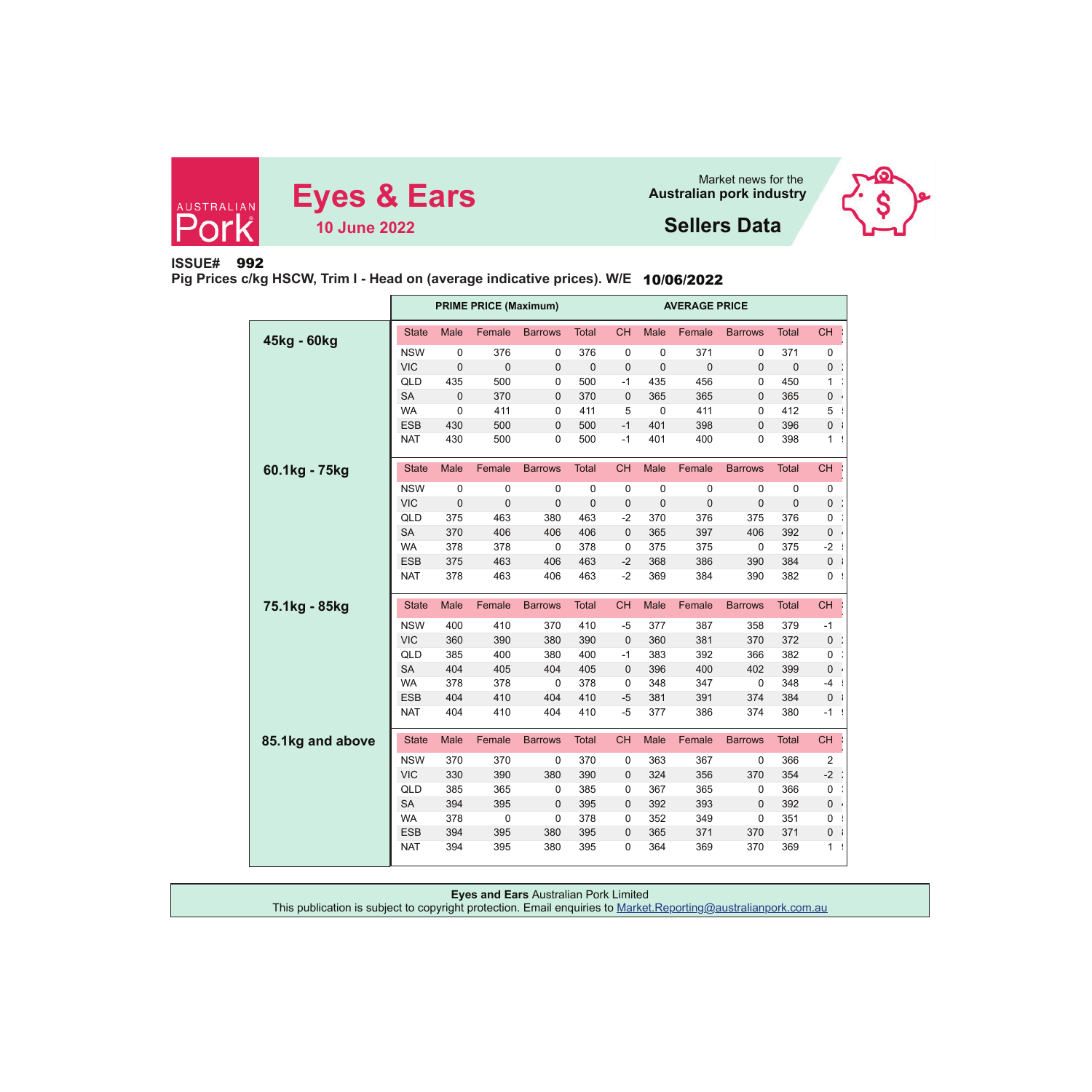

# **Eyes & Ears** Market news for the Market news for the **Australian pork industry 10 June 2022**



# **ISSUE#**992

**Pig Prices c/Kg HSCW, Trim I - Head on (average indicative prices). W/E** 10/06/2022

|              | <b>PRIME PRICE</b><br>Maximum | <b>Backfatter Sows (Buyers)</b> | Average      | <b>AVERAGE PRICE</b> |              |              | <b>Backfatter Sows (Sellers)</b><br><b>PRIME PRICE</b><br><b>Maximum</b> |              | <b>AVERAGE PRICE</b><br>Average |
|--------------|-------------------------------|---------------------------------|--------------|----------------------|--------------|--------------|--------------------------------------------------------------------------|--------------|---------------------------------|
| <b>State</b> | <b>Total</b>                  | <b>CH</b>                       | <b>Total</b> | <b>CH</b>            | <b>State</b> | <b>Total</b> | <b>CH</b>                                                                | <b>Total</b> |                                 |
| <b>NSW</b>   | $\Omega$                      | $\Omega$                        | 215          | 0                    | <b>NSW</b>   | $\Omega$     | $\Omega$                                                                 | 230          |                                 |
| <b>VIC</b>   | $\mathbf 0$                   | $\Omega$                        | 170          | $\Omega$             | <b>VIC</b>   | $\Omega$     | $\Omega$                                                                 | 250          |                                 |
| QLD          | $\Omega$                      | $\Omega$                        | 285          | 0                    | <b>QLD</b>   | $\Omega$     | $\Omega$                                                                 | 291          |                                 |
| <b>SA</b>    | $\Omega$                      | $\Omega$                        | 170          | $\Omega$             | <b>SA</b>    | $\Omega$     | $\Omega$                                                                 | 270          |                                 |
| <b>WA</b>    | $\Omega$                      | $\Omega$                        | 205          | $-6$                 | <b>WA</b>    | $\Omega$     | $\Omega$                                                                 | 205          |                                 |
| <b>ESB</b>   | $\Omega$                      | $\Omega$                        | 216          | $\Omega$             | <b>ESB</b>   | $\Omega$     | 0                                                                        | 261          |                                 |
| <b>NAT</b>   | 0                             | $\Omega$                        | 214          | $-1$                 | <b>NAT</b>   | $\Omega$     | $\Omega$                                                                 | 255          |                                 |

ESB (Eastern Seaboard) includes QLD, NSW, VIC & SA states only.

LW - Last Week TW - This WeekCH - Change from previous week N/A - No data provided

| (Buyers)                                  |               |  | <b>Baconer Price Porker Price</b> | No. Sold |     |
|-------------------------------------------|---------------|--|-----------------------------------|----------|-----|
| SALEYARD PRICES LW TW CH LW TW CH NLW NTW |               |  |                                   |          |     |
| Toowoomba(QLD)                            | $N/A$ $N/A$ 0 |  | 325 355 30                        | -50      | -41 |

 **Pork Wholesale Prices (ESB c/Kg)** *(Source: APL Market Reporting TW: This Week | LW: Last Week | MAT: Moving Annual Total)*

| 10/06/2022 |                | <b>CARCASS</b>       |        |                            | <b>BROKEN SALES</b>        |                           |                  |                |  |  |  |  |
|------------|----------------|----------------------|--------|----------------------------|----------------------------|---------------------------|------------------|----------------|--|--|--|--|
|            | Pork           | <b>Bacon</b>         | Legs   | Legs Ham Trim              | <b>Saddles</b>             | Loin                      | Foreguarters     | <b>Bellies</b> |  |  |  |  |
| <b>TW</b>  | 603            | 568                  | 460    | 573                        | 1000                       | 907                       | 418              | 1220           |  |  |  |  |
| LW         | 603            | 568                  | 460    | 573                        | 1000                       | 907                       | 418              | 1221           |  |  |  |  |
| <b>MAT</b> | 581            | 545                  | 459    | 559                        | 958                        | 840                       | 424              | 1071           |  |  |  |  |
| 10/06/2022 |                |                      |        |                            | <b>CARTON SALES</b>        |                           |                  |                |  |  |  |  |
|            | <b>US Ribs</b> | <b>Boneless legs</b> | Fillet | <b>Boneless Middles -1</b> | <b>Boneless Middles -2</b> | <b>Boneless Shoulders</b> | <b>Pork Neck</b> | Trim - 90CL    |  |  |  |  |
| <b>TW</b>  | 1327           | 757                  | 1074   | 1123                       | 1300                       | 672                       | 937              | 669            |  |  |  |  |
| LW         | 1327           | 757                  | 1074   | 1123                       | 1300                       | 668                       | 939              | 669            |  |  |  |  |
| <b>MAT</b> | 1328           | 728                  | 1034   | 1055                       | 1065                       | 646                       | 863              | 630            |  |  |  |  |

## **Eyes and Ears** Australian Pork Limited This publication is subject to copyright protection. Email enquiries to Market.Reporting@australianpork.com.au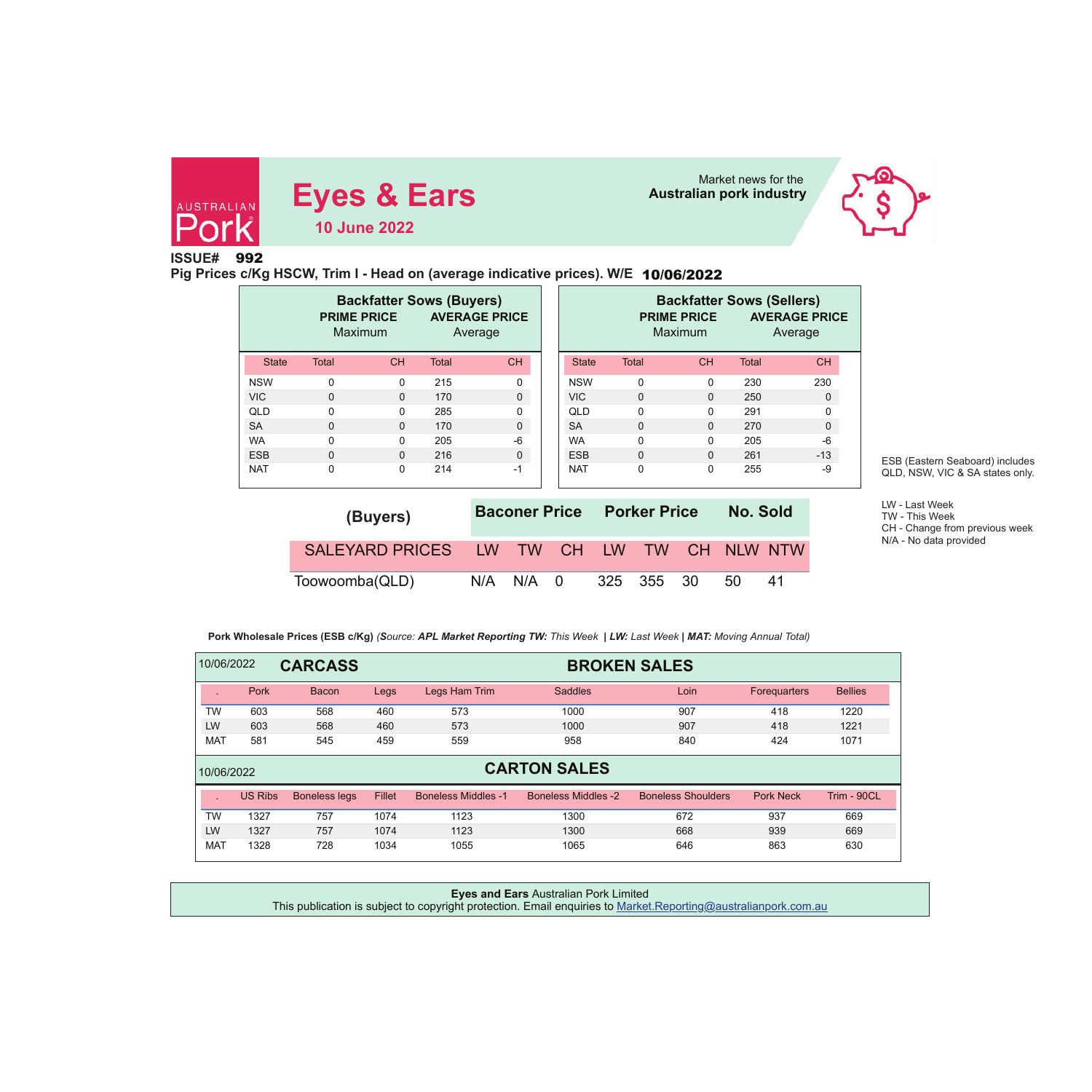# **Weekly Grain Comments**

(Source: Profarmer)

**To the point:** 

- $\bullet$  The USDA's June WASDE report was released last week with some mixed forecast revisions. Global wheat production is forecast at 773. million mt, 1.4 million mt lower than last month's estimates due to the ongoing drought throughout India which more than offset Russian production increases.
- 0 The Grains Industry Association of Western Australia (GIWA) crop report has found the WA grain crop is on track for another good year following recent rainfall which has improved soil moisture profiles across the central and northern regions.

|                            |              |                          |                              |              | <b>Key Market Indicators</b> |                                       |               |              |                  |
|----------------------------|--------------|--------------------------|------------------------------|--------------|------------------------------|---------------------------------------|---------------|--------------|------------------|
| 15/06/22                   |              | CBOT Wheat Jul 22        | AUD/USD<br>ICE Canola Jul 22 |              |                              | <b>AUD/CAD</b><br>Matif Canola Aug 22 |               |              | <b>AUD/EUR</b>   |
| This week                  | 562<br>\$A/t | <b>YI050 N</b><br>Usc/bu | 68.72 1231 1096<br>US c      | \$A/t        | SC/t                         | 89.03<br>CA <sub>c</sub>              | 1166<br>\$A/t | 769<br>€/t   | 65.97<br>Euro c  |
| <b>Last Week</b><br>Change | 545<br>$+17$ | 1072<br>$-22$            | 72.31<br>$-3.59$             | 1228<br>$+3$ | 1113<br>$-17$                | 90.63<br>$-1.60$                      | 1159<br>$+7$  | 783<br>$-14$ | 67.53<br>$-1.56$ |

# **International and National**

The United States Department of Agriculture (USDA) crop progress report for the week ending 13 June has indicated that winter wheat conditions remain well below average, though harvest continues to progress. Corn conditions remains strong despite a very late planting period.

The USDA's June WASDE report was released last week with some mixed forecast revisions. Global wheat production is forecast at 773. million mt, 1.4 million mt lower than last month's estimates due to the ongoing drought throughout India which more than offset Russian production increases. 2022/23 global corn production was bumped higher in the June report as 5 million mt was added to Ukraine's production outlook.

The EU's MARS crop monitoring report has found that poor weather conditions have led to a disappointing yield outlook for much of central and western Ukraine, while fair yields are expected in eastern parts of the country.

Rainfall and cooler temperatures across France have positively influenced drought impacted crops, with spring wheat, barley, corn and rapeseed all expected to receive a boost following several weeks of deteriorating crop conditions.

The Grains Industry Association of Western Australia (GIWA) crop report has found the WA grain crop is on track for another good year following recent rainfall which has improved soil moisture profiles across the central and northern regions where crops were beginning to weaken. The report also found that growers have not backed off on crop inputs due to the higher costs as some may have expected.

CBH holds the mantle as the largest bulk exporter of grains out of bulk grain terminals season to date but market share of 20% season to date is well behind average of around 30%.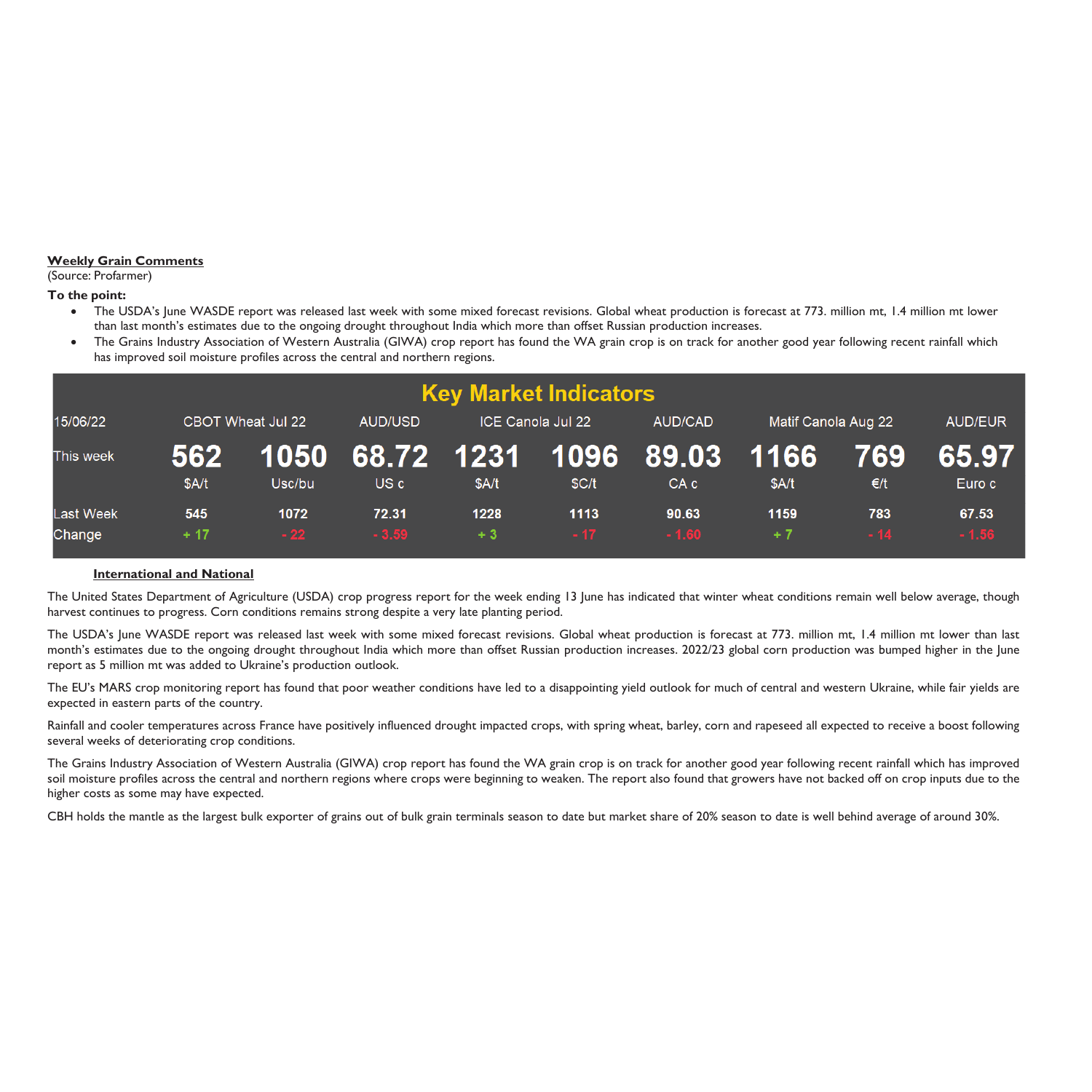# **Wheat**

#### *QLD/Nth NSW*

Old crop wheat prices are mixed with port and track pricing firming with the offshore market recovery and the weaker Aussie dollar. Export capacity remains constrained with further commitments added to the shipping stem. Domestic and end user demand is softening with most now willing to stretch stocks until new crop is better understood. New crop bids remain firm with further delays to planting across East Coast adding caution to grower selling programs. Global futures also firmer over the week adding support.

## *Sth NSW/VIC/SA*

Markets on wheat have generally held this week and for the first time didn't do much week to week. Recent offshore weakness has seen domestic and export buyers alike looking for further breaks in local values to extend cover – whilst they have got a small break there has not been the follow through pressure that they might have expected so starting to see more bids re-enter the market helping to hold up prices. Farmer selling has been moderated overall both for old and new season and this is also helping to keep values strong.

## **Barley**

#### *Sth QLD/Nth NSW*

Local old crop barley bids remain supported by the lack of supply and selling across East Coast Australia. Like wheat, Southern QLD feed users remain content to sit on current stocks and coverage until new crop arrives. New crop barley moderately stronger with late planting window slowly closing.

#### *Sth NSW/VIC/SA*

Markets have slowed down a little mostly driven by the demand side as end users have continued to switch to wheat due to difficulty in sourcing barley parcels. Direct demand to graziers has also slowed down due to recent rainfall. With a large inverse between new and old crop barley expect some pressure to stay for this spread to close if it turns out there is not as much tightness in old crop supplies as the current market is suggesting.

## **Sorghum**

#### *QLD*

Sorghum values remain firm with the slow harvest continuing to squeeze demand and deliveries into port and up-country homes. Weaker Aussie dollar is also adding support to port bids. Lack of containers and freight costs limiting additional demand. Fresh demand outside inelastic users remains quiet.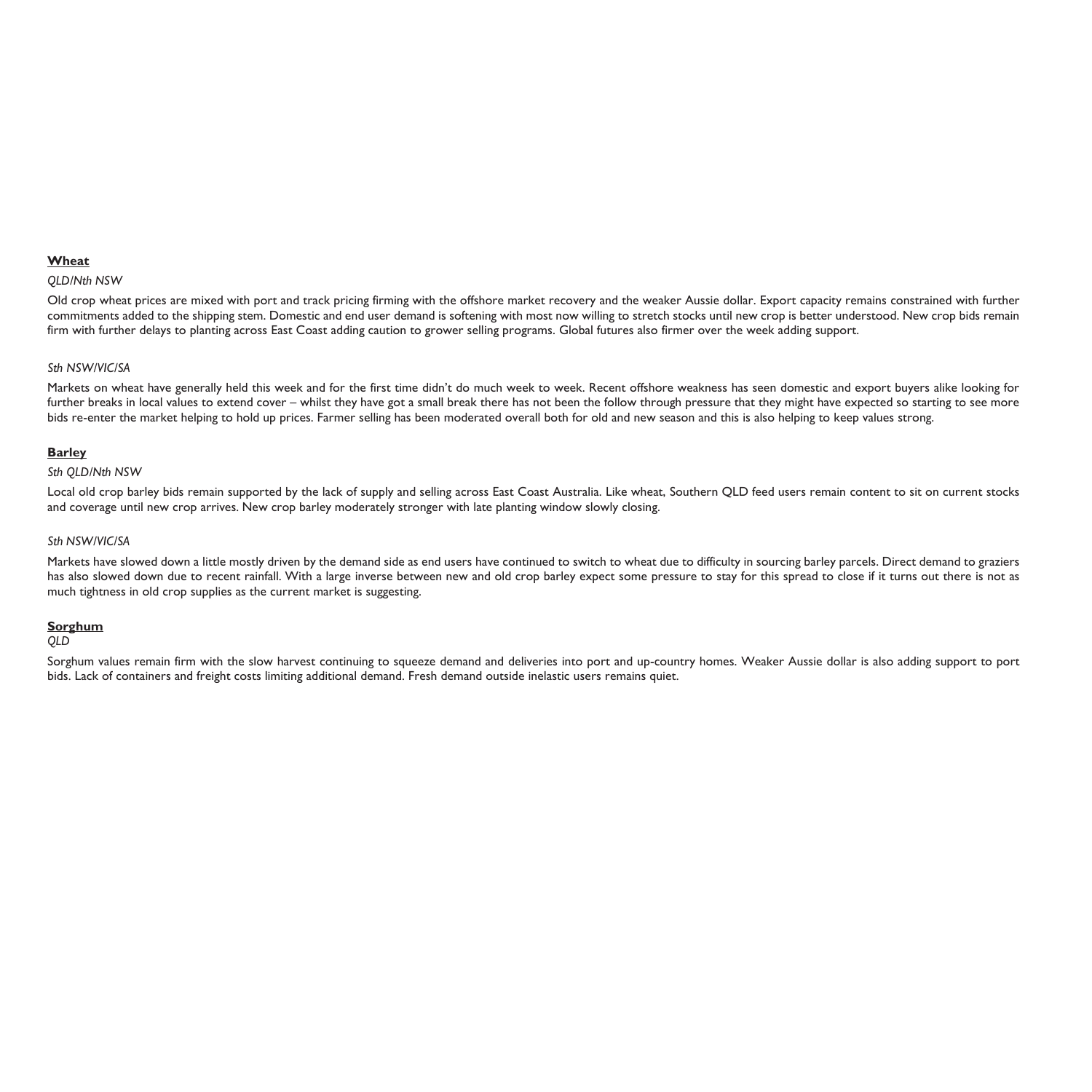



# Average Baconer vs Feed Grain Prices (Eastern Seaboard)



**Data Source Pro Farmer - Produced by APL**

**Eyes and Ears** Australian Pork Limited This publication is subject to copyright protection. Email enquiries to <u>Market.Reporting@australianpork.com.au</u>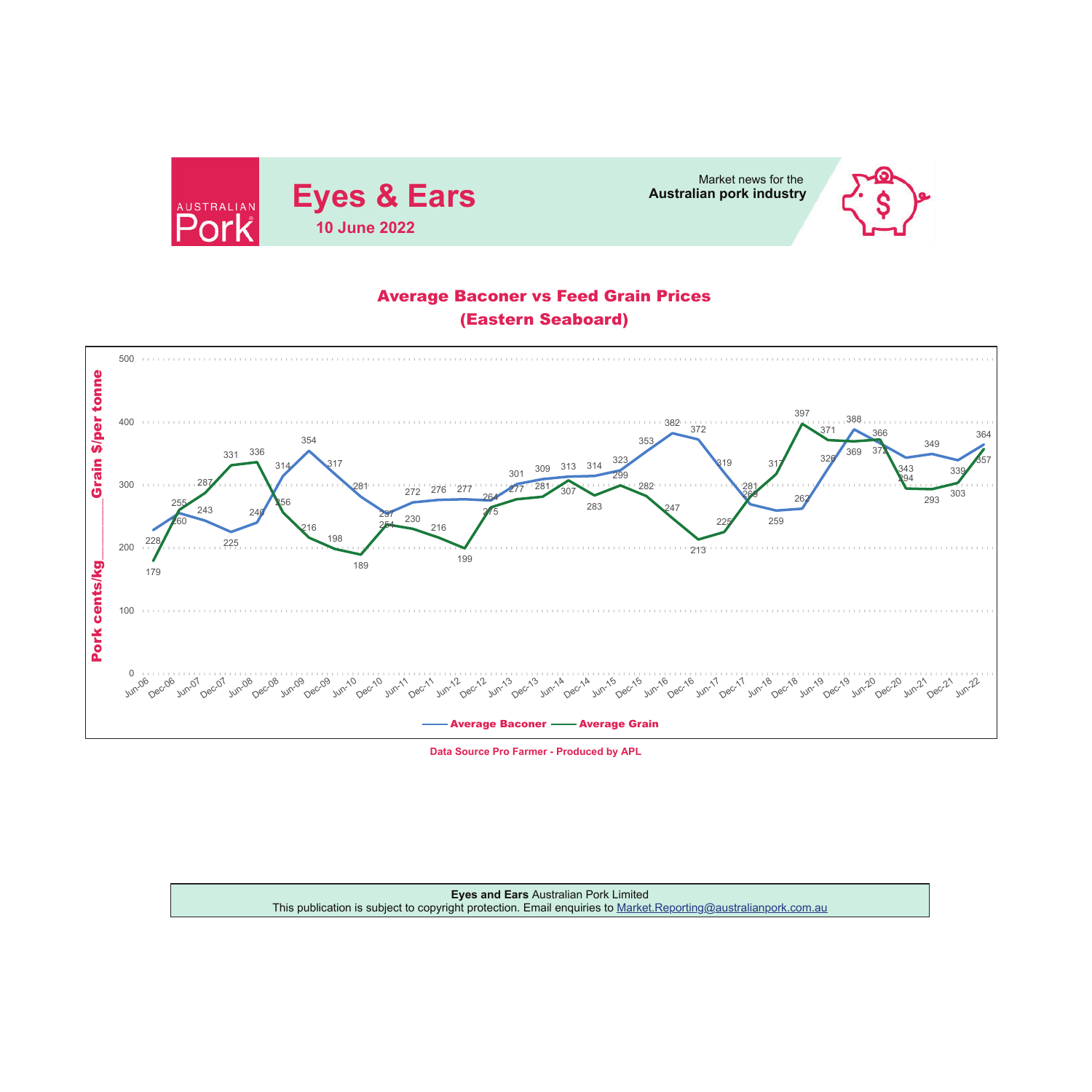

**Eyes & Ears** Market news for the Market news for the **Eyes & Ears 10 June 2022**



# Weekly Grain Table (Source: ProFarmer)

| <b>Delivered</b>   |     |           | <b>Darling Downs</b> |     | <b>Brisbane</b>    |              |     | <b>Northern NSW</b> |                        |     | <b>Newcastle</b>   |              |
|--------------------|-----|-----------|----------------------|-----|--------------------|--------------|-----|---------------------|------------------------|-----|--------------------|--------------|
|                    | LW  | <b>TW</b> | <b>CH</b>            | LW  | <b>TW</b>          | <b>CH</b>    | LW  | <b>TW</b>           | <b>CH</b>              | LW  | <b>TW</b>          | <b>CH</b>    |
| Feed Wheat         | 465 | 475       | 10                   | 520 | 520                | $\pmb{0}$    | 448 | 460                 | 12                     | 470 | 480                | 10           |
| <b>Feed Barley</b> | 465 | 465       | $\mathbf{0}$         | 420 | 418                | $-2$         | 390 | 400                 | 10                     | 390 | 400                | 10           |
| Sorghum            | 390 | 390       | $\mathbf 0$          | 430 | 430                | 0            | 344 | 350                 | 6                      | 366 | 367                | 1            |
| Soy meal           | 866 | 866       | $\mathbf{0}$         | 866 | 866                | $\mathbf{0}$ | 886 | 886                 | $\mathbf{0}$           | 866 | 866                | $\mathbf{0}$ |
| Canola meal        | 632 | 635       | 3                    | 637 | 640                | 3            | 572 | 575                 | 3                      | 572 | 575                | 3            |
| Cotton seed        | 940 | 970       | 30                   | 900 | 930                | 30           | 910 | 940                 | 30                     | 900 | 930                | 30           |
| <b>Delivered</b>   |     |           | <b>Southern NSW</b>  |     |                    |              |     |                     | <b>Goulburn Valley</b> |     | <b>Central VIC</b> |              |
|                    |     |           |                      |     | <b>Port Kembla</b> |              |     |                     |                        |     |                    |              |
|                    | LW  | <b>TW</b> | <b>CH</b>            | LW  | <b>TW</b>          | <b>CH</b>    | LW  | <b>TW</b>           | <b>CH</b>              | LW  | <b>TW</b>          | <b>CH</b>    |
| <b>Feed Wheat</b>  | 460 | 407       | $-53$                | 408 | 413                | 5            | 460 | 455                 | $-5$                   | 393 | 410                | 17           |
| <b>Feed Barley</b> | 385 | 382       | $-3$                 | 371 | 362                | $-9$         | 435 | 435                 | $\mathbf{0}$           | 389 | 388                | $-1$         |
| Soy meal           | 901 | 901       | $\mathbf 0$          | 896 | 896                | 0            | 896 | 896                 | 0                      | 886 | 886                | 0            |
| Canola meal        | 590 | 590       | $\mathbf{0}$         | 615 | 615                | $\mathbf{0}$ | 600 | 600                 | $\mathbf{0}$           | 615 | 615                | 0            |
| Triticale          | 360 | 360       | 0                    | 360 | 360                | 0            | 440 | 440                 | 0                      | 440 | 440                | 0            |
| <b>Delivered</b>   |     | Geelong   |                      |     | <b>Adelaide</b>    |              |     | <b>Freemantle</b>   |                        |     |                    |              |
|                    | LW  | <b>TW</b> | <b>CH</b>            | LW  | <b>TW</b>          | <b>CH</b>    | LW  | <b>TW</b>           | <b>CH</b>              |     |                    |              |
|                    |     |           |                      |     |                    |              |     |                     |                        |     |                    |              |
| Feed Wheat         | 480 | 482       | $\overline{2}$       | 520 | 520                | 0            | 420 | 425                 | 5                      |     |                    |              |
| <b>Feed Barley</b> | 450 | 431       | $-19$                | 425 | 425                | $\mathbf{0}$ | 400 | 400                 | 0                      |     |                    |              |
| Soy meal           | 866 | 866       | $\mathbf 0$          | 886 | 886                | 0            | 0   | $\mathbf 0$         | 0                      |     |                    |              |
| Canola meal        | 600 | 600       | $\mathbf{0}$         | 645 | 645                | $\mathbf 0$  | 610 | 610                 | 0                      |     |                    |              |
| <b>Feed Oats</b>   | 395 | 380       | $-15$                | 420 | 390                | $-30$        | 280 | 280                 | 0                      |     |                    |              |

DD = Darling Downs Bris = Brisbane Nth NSW = Northern New South Wales New = Newcastle Sth NSW = Southern New South Wales Pt K = Port Kembla GV<br>Goulburn Valley Central Vic = Central Victoria Geel = Geelong Adel = Adelaide Due to the volatility of the grain market, caution must be used when valuing data.

**Eyes and Ears** Australian Pork Limited This publication is subject to copyright protection. Email enquiries to Market.Reporting@australianpork.com.au